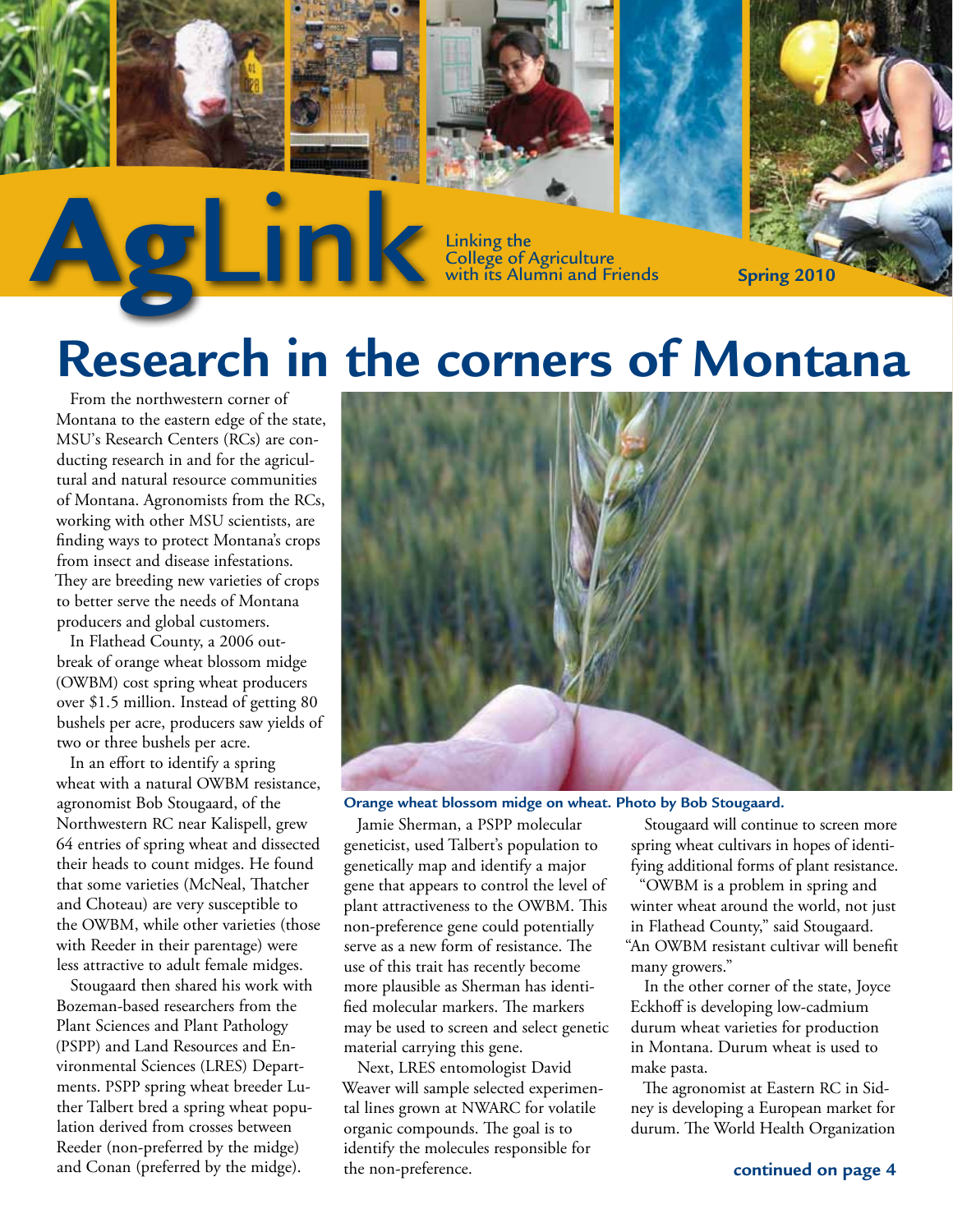# *Campus*

![](_page_1_Picture_1.jpeg)

#### **What Do You See?**

Most of us are blessed with the ability to see, feel, hear, think, reason and enjoy the richness of life

and its up and down experiences. As one person out of 300+ million in the United States, the connection between my senses (if I have any) and my life experiences are unique in one sense, not unique in others. What one does with these experiences is what defines us and increases our knowledge and appreciation for the world. This is particularly true when you are in the smallest of minorities, individuals with some interest in, and connection to agriculture.

As we come out of winter into spring, is there anything better than a favorite wool sweater that took the chill off? Now, as spring comes, it goes into a neatly folded pile of other favorites to return in the future clothing mix. I wonder about the experiences of the fiber-producing lamb. Was this wool from a flock that learned how to graze noxious weeds for their sustenance? Did all of the siblings make it from birth to shearing? Were they from Montana, as indicated by the high quality fiber? There is a richness and lore behind the wool.

As I travel throughout Montana, there are a lot of fences that trace the landscape. Are these fences borders from one family to the next or barriers that say "keep out?" They are a line that says "we are here," possibly for generations upon generations. One wonders about the people who built the fence, their values, beliefs, toughness, self-sufficiency

and like the fence, what they stand for as people and their experience. The fence, like the people that built it, is part of a unique element of cowboy life with an eye on survival, through thick and thin.

Having just finished breakfast, I look at the box of cereal and think about how it will fuel me for the next four hours. But occasionally I think a little deeper and imagine the wheat and barley waving in the field. It must survive not having enough water at the right time and the attack of mother natures' pests. The farmer and his family make thousands of decisions needed to produce this high quality grain and there is a frenzy to harvest it and get it into the bin before it is taken away. There is more to that box of cereal than we will ever know, particularly if we do not wonder.

Sometimes I see the surface, sometimes I intuitively go below the surface, and sometimes I attempt to connect the complexities surrounding life. The wool sweater, the fence and the cereal box all lend value to agriculture and its experiences, challenges and successes. Agriculture is connected to the core fabric of who we are and is one small part of the population that makes a difference for the masses. I see small miracles every day. What do you see?

Indson Jeff Jacobsen

Dean and Director

#### **Awards for Excellence**

Three of MSU's top College of Agriculture seniors and their mentors were recently recognized during the  $28<sup>th</sup>$  annual Awards for Excellence banquet. The MSU Alumni Association and the Bozeman Area Chamber of Commerce sponsor the banquet each year. The Awards for Excellence program recognizes students who have outstanding records of achievement in academics, extracurricular activities and service to the University and the Bozeman community. Student nominees must have a cumulative grade point average of 3.5 or above. These awards are among the most prestigious honors bestowed by MSU.

Honored students are nominated by faculty in their college or department. In turn, the award-winning students

each select mentors who have provided them with guidance and inspiration. These mentors are honored alongside the student achievers.

The 2010 College of Agriculture Excellence Award honorees are Lauretta Hill of Dillon, Alexey Kalinin of Bozeman and Rhiannon Spaw of Bozeman.

Hill is an agricultural education major and named Carl Igo, an assistant professor in the Division of Agricultural Education, as her mentor. She is the daughter of Norman and Estelle Hill.

Kalinin is a soil and water science major and named Jill Davis, an adjunct instructor in English, as his mentor. He is the son of Gary and Elena Turner.

Spaw is an environmental horticulture major and named Bill Hoch, an

![](_page_1_Picture_20.jpeg)

**Photo by Megan Walthall.**

assistant professor in the Department of Plant Sciences and Plant Pathology, as her mentor. She is the daughter of Raymond and Vickie Spaw.

Kevin O'Neill, a professor in the Department of Land Resources and Environmental Sciences, was also recognized as a mentor by Nathaniel Julian, a secondary education major.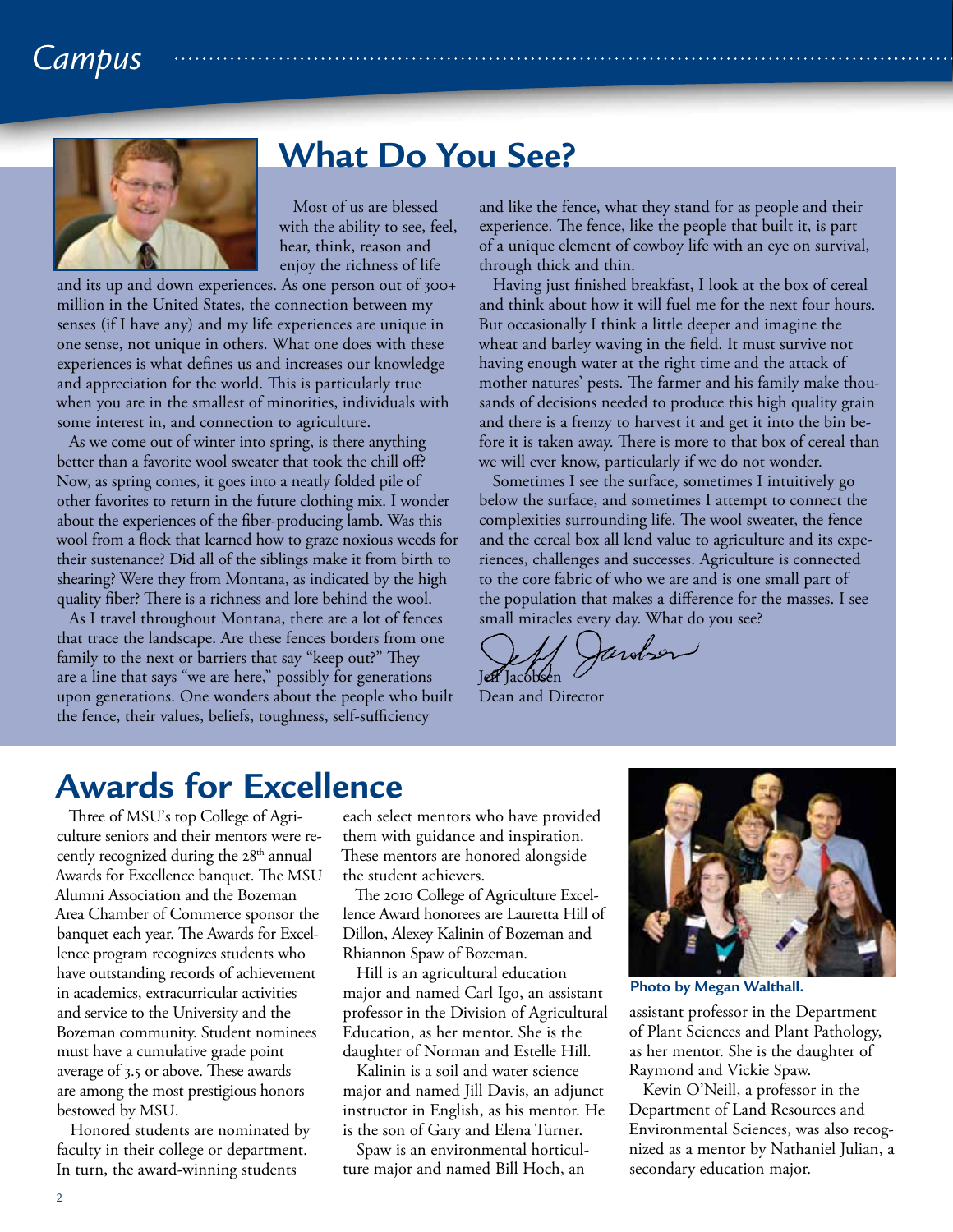# *Faculty/Outreach*

## **Economics professor to retire**

Economics professor Doug Young began teaching at Montana State University in 1977.

"I was attracted to MSU by the combination of teaching, research and outdoor recreational opportunities," Young said. "More than 30 years later I still appreciate those things."

Young will be retiring on June 1.

About half of Young's research has involved state and local finances. He has worked on issues such as implications of a sales tax on Montana, school finance, and teacher salaries. He has worked with policy makers on many different levels, including the Montana Legislature.

His writing has appeared in academic journals including the National Tax Journal and Public Finance, and local outlets such as Montana Business Quarterly and Montana Policy Review. He was a member of the 2002 Gover-

![](_page_2_Picture_7.jpeg)

nor's Income Tax Advisory Council and served on the Department of Revenue's Tax Reform Review Group. **Doug Young. Photo by Kelly Gorham.**

"I received a lot of satisfaction from real-world research," Young said.

Young has been a visiting professor at Carnegie Mellon University in Pittsburgh and three universities in Africa (the University of Botswana, Al Akhawayn University in Morocco and the American University in Egypt). In 2003- 04 he was a Fulbright Professor at the University of International Business and Economics in Beijing, China. In 2009, he was a visiting professor at the Indian Institute of Technology in Mumbai.

"Those experiences stimulated my interest and ability to teach our students," Young said. "They were also great family adventures."

Young plans to teach a few classes at MSU after retirement and looks forward to being on campus and maintaining his connection with the university and his colleagues.

#### **Bob Lee to speak at ag commencement**

Bob Lee of Judith Gap—a longtime rancher who is widely recognized for his stewardship of the land—will give the 2010 commencement address for the College of Agriculture.

The ceremony will be held at 8am Saturday, May 8, in the North Gym-PE Complex on the MSU campus. Lee said he plans to talk about the graduates and the future of agriculture. His address will both challenge and encourage.

"I still believe there's a lot of sizzle in agriculture," Lee said, "it's our future."

Lee and his wife, Kathy, own and operate the Robert E. Lee Ranch Co. in the foothills of the Snowy Mountains. He loves what he does and considers it a privilege to care for "our greatest renewable resource—grazing land and farmland."

Lee has served in a variety of leadership positions from the local to national level and has won numerous awards. Among them was the national Environmental Stewardship Award from the National Cattlemen's Beef Association. In Montana, he was named Range Man of the Year, Soil and Water Conservationist of the Year and MSU Agriculturist of the Year, to name a few of his many honors.

Lee acknowledges that agriculture is facing challenges, with one of the biggest being communication with consumers.

"We all have to step up and address the issues," he said. Lee didn't attend MSU, but his three children—Kim, Krista and Kenny—all graduated from MSU with honors in the 1990s. Because of their involvement and MSU's strong commitment to agriculture, Lee said he is an avid supporter of the College of Agriculture.

"Agriculture is our lifeblood," he said. "Agriculture is what we do."

![](_page_2_Picture_23.jpeg)

**Bob Lee. Photo by Kathy Lee.**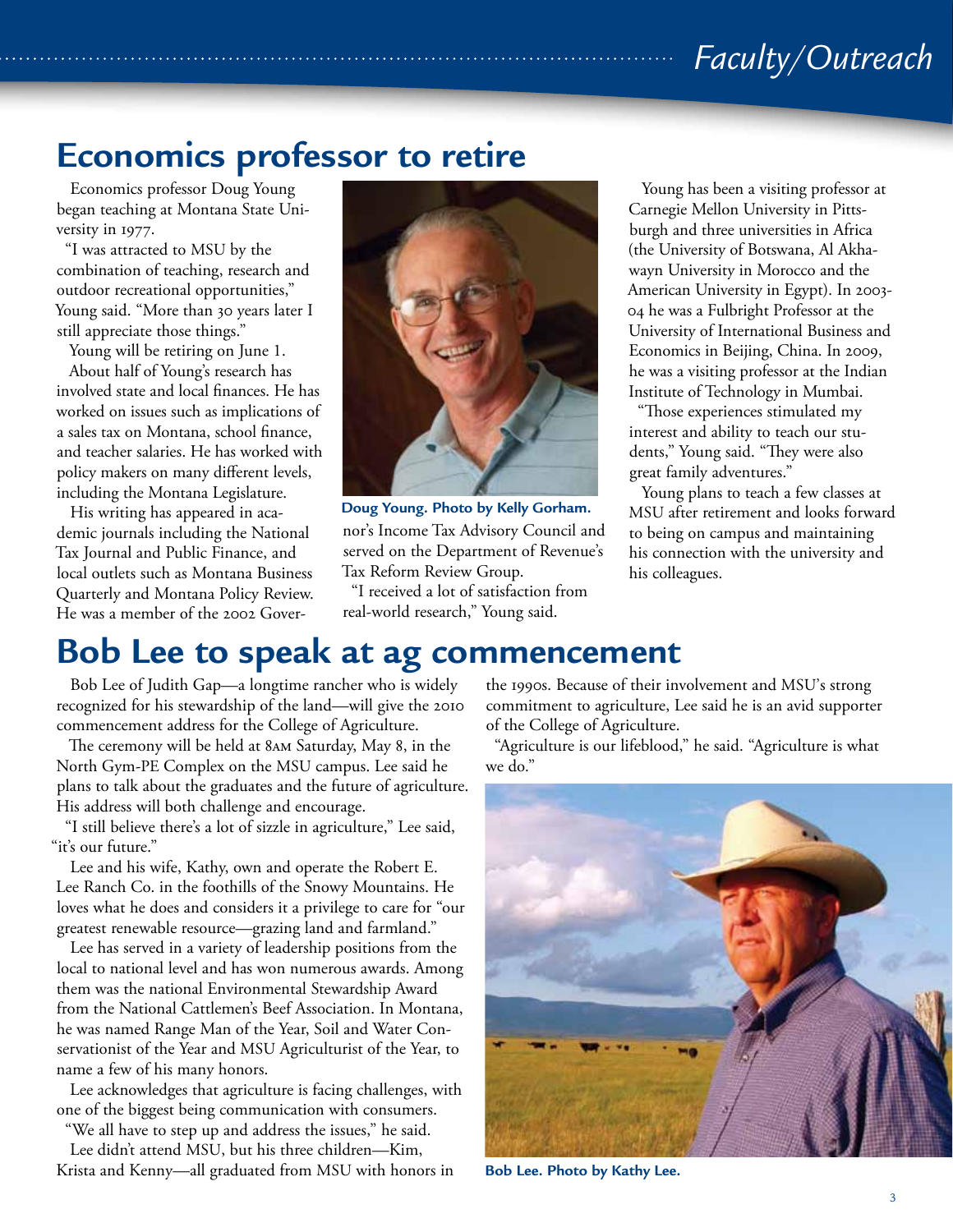# *Development*

![](_page_3_Picture_1.jpeg)

# **Wrappin' it up**

With the close of another academic year, MSU's College of Agriculture will award diplomas to students that have elected to enrich their lives and increase their earning power through education. As we say goodbye to these students, we wish them success in their careers. With every graduation, new chapters of great stories

begin. Just as our outstanding alumni before them, College of Agriculture graduates will go on to start businesses, raise families, feed our nation, lead companies and lead governments.

As supporters and alumni, you play a big role in the success of our graduates. Many College of Agriculture students rely on scholarships to finance their education. Often times, without scholarship support, students are forced to delay their education or work hours that prolong or jeopardize their studies. Because scholarships are so important to students, the way scholarship endowments are managed within the MSU Foundation is critical.

As many of us are painfully aware, the economic challenges of 2008 and 2009 were hard on investment portfolios and the investment pool of the MSU Foundation was not immune. While the pool performed better than the Standard and Poor index and those of many peer institutions, it declined by nearly 20 percent from July 1, 2008 to June 30, 2009, amounting to a loss of \$18,349,925.

Given these challenges, our generous supporters stepped up. Our friends and alumni responded by making gifts that allowed us to meet scholarship commitments and provide the support necessary for our outstanding students to continue making progress toward MSU degrees. This generosity reminded me of how lucky we are to be a part of an agriculture community that maintains its commitment, even in lean times.

With all of the bad news we have had to bear in the last couple of years, I am thrilled to report some good news. During the calendar year 2009, the MSU Foundation's investments gained 29 percent. On the College of Agriculture level, this growth equates to a \$75,000 increase in the amount of scholarship dollars reaching students.

This is welcome news and a reason to be optimistic. However, it is the generosity of our supporters that is a true cause for celebration. Even while dealing with personal economic challenges, you stood with us, and that is a shining example of how commitment can lead to great accomplishment. Thank you for your loyalty and encouragement.

Tyler Wiltgen Director of Development Class of '05 (BS) Ag Education & '07 (MS) Applied Economics

#### **Corners continued from cover**

places a 0.2 parts per million cadmium limit on durum wheat intended for human consumption. Montana durum wheat must meet that limit for export.

Durum currently grown in Montana can be high in cadmium, a nonessential heavy metal that can cause health problems in some people. Diet is the main source of cadmium for nonsmokers, with cereal products accounting for up to 20 percent of daily intake. In Montana, cadmium accumulates in the durum grain and is transferred to wheat-containing products like pasta.

"By chance, varieties of durum that grow well in Montana have a genetic predisposition to absorb more cadmium." Eckhoff said.

Eckhoff crossed high quality lines as female parents and low cadmium accumulation lines as male parents. The progeny were grown in the greenhouse at EARC and the subsequent generation was grown in the field. Using a genetic marker, these third generation plants were screened for the low cadmium accumulation gene at the USDA-ARS Western Regional Small Grains Genotyping Laboratory in Pullman, Wash.

Eighty-seven lines had the low cadmium accumulation gene. These lines are now growing in the field and will be evaluated for agronomic and quality characteristics. They will also be used as parent plants to maintain populations.

In the next few years, the low cadmium cultivar will be grown at RCs around the state and evaluated for yield.

![](_page_3_Picture_19.jpeg)

**Low cadmium durum in the EARC greenhouse. Photo by Joyce Eckhoff.**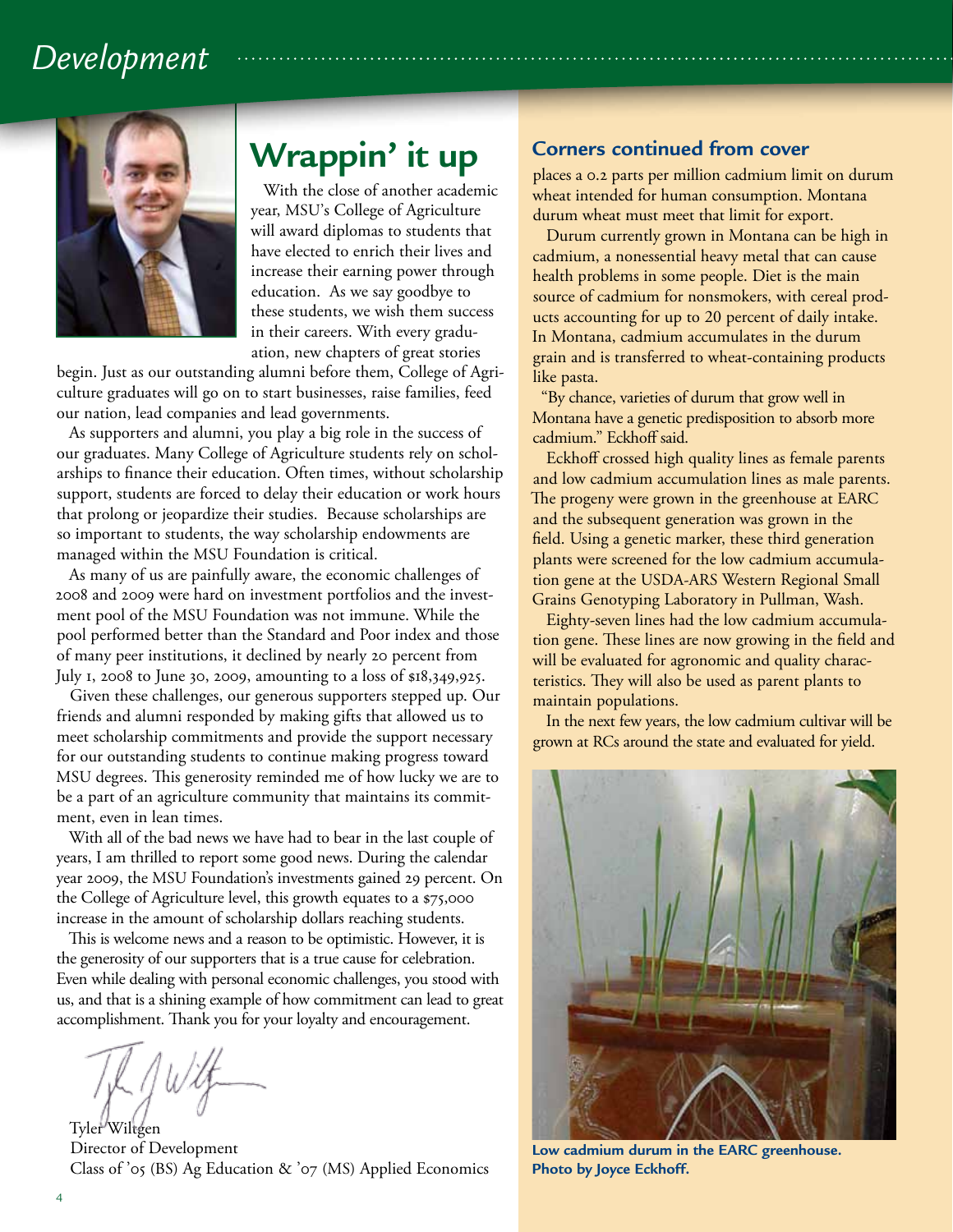# *Research*

# **Researchers weigh the risks, benefits of spraying mosquitoes**

Evening maneuvers and a mannequin named "Tyvek Man" are involved in MSU research weighing the risks and benefits of spraying mosquitoes.

To conduct their field work, Bob Peterson, associate professor of entomology, and his students drive a pickup truck across an MSU research field and release a cloud of insecticide. Then they return to the spot to collect dead mosquitoes and insecticide droplets that landed on the ground or on Tyvek Man's white overalls.

The researchers take their samples to the lab to determine whether it's riskier to use a specific pesticide or not to use it, Peterson said. They look at the pesticide's effect on the environment, and the potential impact on water, soil, animals, and people. They also consider the diseases that could spread if the pesticide isn't applied.

Peterson and his team conduct their field work during summer evenings when adult female mosquitoes are most likely to fly. That's generally July and August in Montana, and earlyto mid- June in California, where Peterson also conducts experiments. The scientists focus on adult females, because they're the mosquitoes that bite humans and others. In the

![](_page_4_Picture_6.jpeg)

**Collin Preftakes with Tyvek man. Photo by Bob Peterson.**

process of obtaining blood to nourish their eggs, some of the mosquitoes transmit diseases like West Nile Virus.

MSU researchers in the Biological Risk Assessment program have analyzed the benefits and risks of pesticides for mosquitoes since 2002, Peterson said. That's when West Nile Virus became a major public health concern in western North America.

The group has found, so far, that the risks from exposure to mosquito insecticides are among the lowest the group has estimated or observed. If insecticides are used according to the product label, the risks will remain well within current levels of concern.

"The risks from West Nile Virus are very real and exceed the risks from exposure to the mosquito insecticides used to control this public health threat," Peterson said.

### **MSU bakes a better bread**

For undergraduates looking for a parttime job, the Cereal Quality Laboratory (CQL) might be the place to look.

"We hire six to nine students a year," said CQL manager, Deanna Nash. "It's great for them because they get paid while learning lab skills and scientific methods, but they also learn how to balance work and school."

The CQL cooperates with MSU's wheat breeders, field technicians, research center scientists, and others to ensure that high quality wheat is released and recommended by the Montana Agricultural Experiment Station. Additionally, the CQL assists with the development of new markets for Montana wheat and other small grains.

"MSU's wheat breeders are improving wheat varieties. They grow new plant

crosses all over the state," said Nash. "In the fall, they send the harvest samples to us to test."

Nash and the CQL staff conduct 17,000 analyses for protein and moisture levels on the harvested crosses. This ensures that

![](_page_4_Picture_19.jpeg)

**Student working in the Cereal Quality Laboratory. Photo by Kelly Gorham.**

Montana will maintain its reputation for high protein and high quality wheat.

Using the CQL's results, MSU's plant breeders can focus on varieties that meet these protein and quality standards. Advanced varieties are tested again at CQL.

CQL tests the end products of the wheat by milling flour and test baking breads. They also evaluate noodles, since some Montana wheat is sold to the Asian noodle market.

"Every single test we do matters to someone along the line: farmers, elevator operators, millers and bakers," Nash said.

The tests matter to the student staff, too. "Most of the students start as freshmen and continue working here through graduation," Nash said. "It's nice to know they enjoy their time at CQL."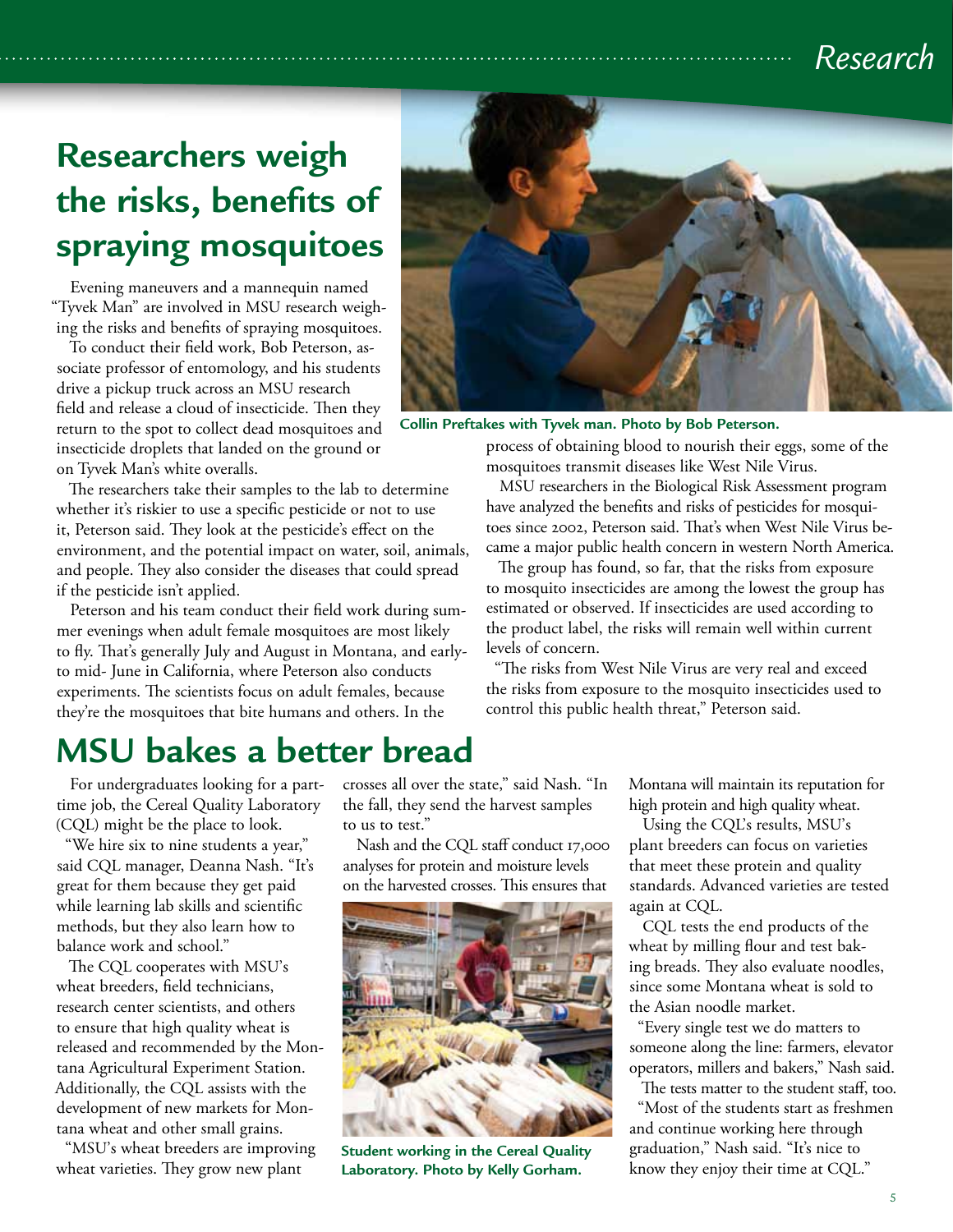# *Students*

# **AGED students organize State FFA Convention**

In late March, over 1,000 FFA members attended the 2010 State FFA Convention on the MSU campus. The event was organized and hosted by students in the AGED class, "Agricultural Youth Event Management."

"We give the students some rope and let them run the event," said ag education professor Marty Frick. "We are still there to support them, but the students do the lion's share of the work."

The seminar class was established in 1998 for students who wanted to get academic credit for organizing the convention. Students plan all aspects of the event including the recruitment of over 100 judges, managing contests, compiling contest results and acquiring the appropriate materials.

About half of ag education students plan to become high school agriculture teachers, while the other half go on to work as extension agents, according to Frick. In either career, they will likely put on events similar to the State FFA Convention.

Each student in the class is assigned one event to manage. The head chair of the event is elected by the Collegiate FFA organization.

"The students practice leadership, organization and communication," said Frick. These are important skills regardless of the career students choose."

![](_page_5_Picture_8.jpeg)

**FFA convention. Photo by Kelly Gorham.**

#### **MSU students score in top five on range management test**

An MSU student and the MSU team finished in the top five at the 2010 Undergraduate Range Management Exam in Denver.

Out of 209 students from 24 universities, Kailee Bickford of Havre, a senior

in natural resources and rangeland ecology, tied for third place in the individual category. She and a student from the University of Wyoming each earned 220 points. The first- and second-place winners came from Brigham Young Univer-

sity and Colorado State University, respectively.

MSU's team tied for fourth with Texas A & M University. Each earned 579 points. The top three teams came from Brigham Young University, the University of Wyoming and the University of Alberta, respectively.

MSU students who took the undergraduate exam, in addition to Bickford, were Daniel Pratt of Miles City, Daisy Garverich of Butte, Lynne Buckles of

Wyola, Schaun Lingohr of Malta, Jennifer Esp of Big Timber, Elizabeth Smith of Glen, Ben Lynn of Clyde Park, Lindsay Wilsey of Big Timber, Tara Turnbull of Brockton, Brandon Hartz of Gallatin Gateway and Jordan Rice of San Francisco. Ten team members major in natural resources and rangeland ecology, and two major in animal science.

Merrita Fraker-Marble, MSU's coach and a research associate in the Department of Animal and Range Sciences, said the two-hour test covered range ecology, grazing management, range improvements, range regions, range inventory and analysis, and multiple use. The students also solved problems in grazing management, range improvements, and range inventory and analysis.

In addition to completing the test, Pratt was elected to a one-year term as Student Conclave President. His term began in February.

![](_page_5_Picture_20.jpeg)

**MSU students at the Undergraduate Range Management Exam in Denver. Photo courtesy of Bret Olson.**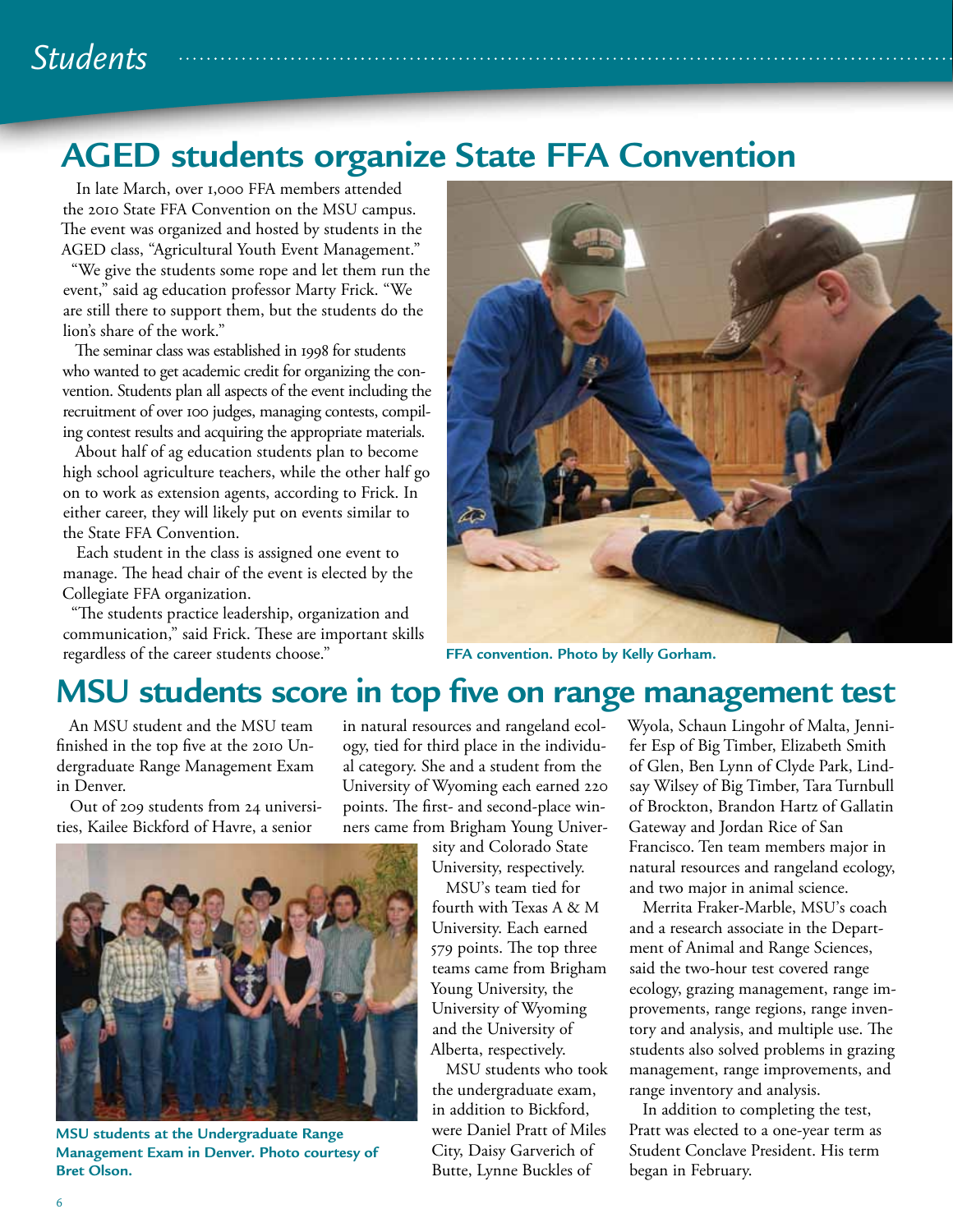### *News*

# **New MSU President connected to ag**

Agriculture is recognized as an important focus of land-grant universities like Montana State University. To emphasize this importance, MSU President Waded Cruzado is planning to visit the Montana Agricultural Experiment Station's (MAES) seven research centers across the state in the not-too-distant future.

Cruzado, MSU's 12<sup>th</sup> president, says the College of Agriculture and MAES are especially important to the people of Montana.

"Our agricultural teaching, research and outreach programs are focused on meeting the changing needs of Montanans," Cruzado said. "These programs provide important knowledge and technological solutions. They improve the quality of life of thousands of citizens

across the state."

Land-grant universities date back to the middle of the Civil War, when the country's leaders decided to create a higher education system. The Morrill Act—named after Vermont Congressman Justin Morrill—was signed into law in 1862 by President Abraham Lincoln. The Act allowed revenue from the sale of federal lands to be used for the establishment of universities across the nation.

Cruzado has a strong history with land-grant institutions.

Prior to coming to MSU, Cruzado was executive vice president and provost at New Mexico State University and served for a year as its interim president. Before that, she was at the University of

![](_page_6_Picture_9.jpeg)

Puerto Rico - Mayaguez. Both are landgrant universities. **Waded Cruzado. Photo by Kelly Gorham.**

Today there are more than 100 institutions that are designated as landgrants. MSU was established in 1893 and recently celebrated its  $117<sup>th</sup>$  anniversary.

#### **Grad student receives fellowship from heart association**

![](_page_6_Picture_13.jpeg)

**Sara Wezensky. Photo by Jackson Harris.**

Sara Wezensky, an MSU graduate student working on her Ph.D. in veterinary molecular biology, has won a two-year fellowship from the American Heart Association.

The Pacific Mountain affiliate, pre-doctoral fellowship will allow her to continue researching the mechanisms of drug resistance. She is specifically focusing on the gene srbA and a common mold called Aspergillus fumigatus. The mold can invade the lungs of humans and cause dangerous diseases, including Invasive Pulmonary Aspergillosis. Patients with compromised immune systems, especially organ transplant patients, are particularly at risk. The srbA gene allows molds to thrive during infections, but when the gene is removed, the mold becomes much more vulnerable.

Wezensky wants to understand how the gene regulates resistance and how it orchestrates the activities of other genes.

"I'm totally enthralled with my project," Wezensky said.

Wezensky works on basic research that has clinical relevance. Both aspects appeal to her, she said.

"The evolution of drug resistance is of great interest to me, and this as a topic of research has the more immediate potential to be applicable in the clinical setting," she commented.

Wezensky earned her undergraduate degree from the University of Louisville before coming to MSU where she completed her laboratory rotation in the Department of Veterinary Molecular Biology (VMB). She joined Robert Cramer's lab in May 2009.

Appreciative of Cramer and the entire VMB department, one thing that drew Wezensky to MSU was the low ratio of principal investigators to graduate students. "It appeared I wouldn't get as much hands-on training as I felt I would need at other institutions with higher ratios," she said.